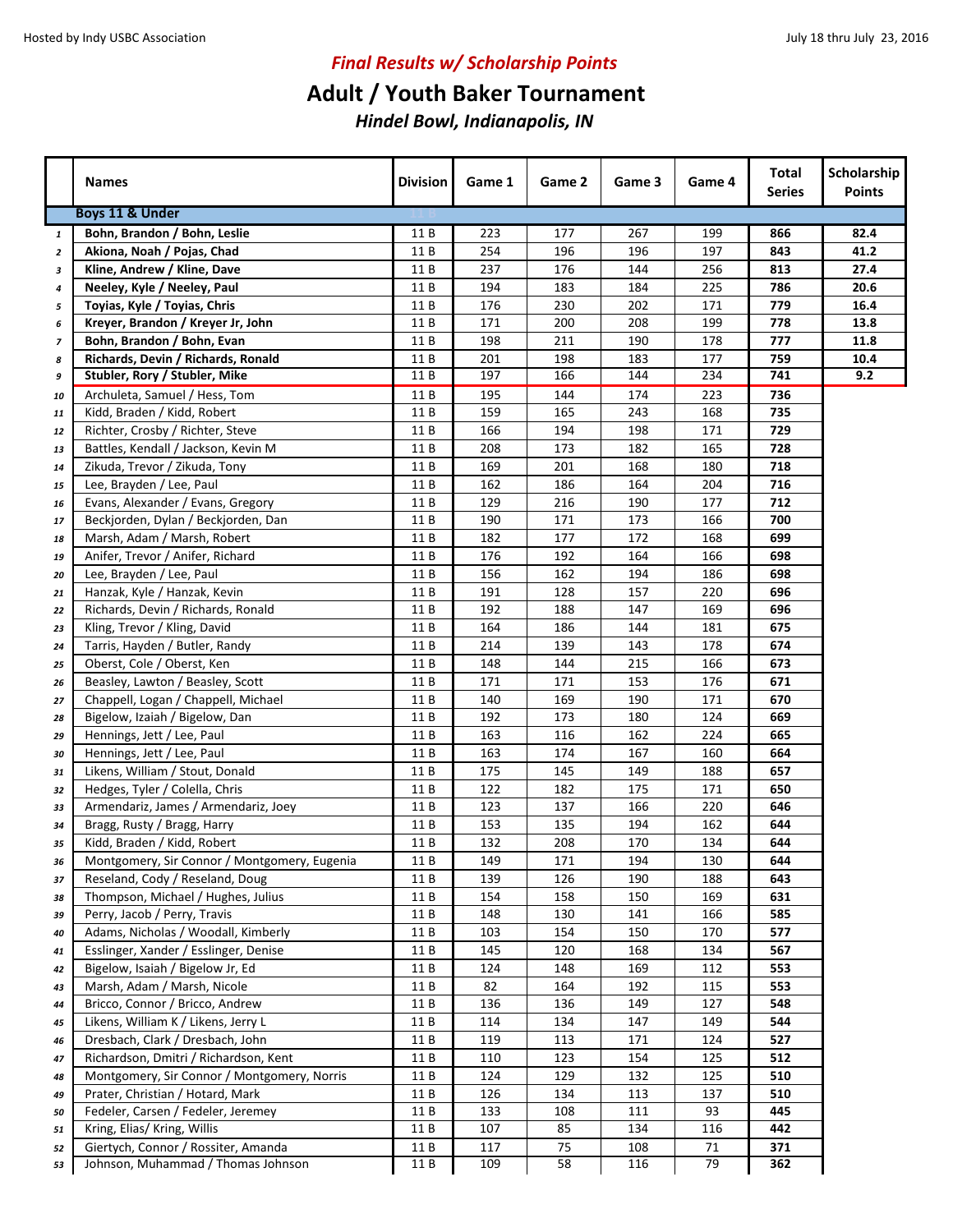### **Adult / Youth Baker Tournament**

|                          | <b>Names</b>                          | <b>Division</b> | Game 1 | Game 2 | Game 3 | Game 4 | Total<br><b>Series</b> | Scholarship<br><b>Points</b> |
|--------------------------|---------------------------------------|-----------------|--------|--------|--------|--------|------------------------|------------------------------|
|                          | Girls 11 & Under                      |                 |        |        |        |        |                        |                              |
| $\mathbf{1}$             | Kent, Natalie / Bohn, Leslie          | 11 G            | 176    | 194    | 225    | 205    | 800                    | 62.8                         |
| $\overline{2}$           | Wagner, Paige / Wagner, Tim           | 11 G            | 175    | 187    | 220    | 200    | 782                    | 31.4                         |
| 3                        | Yoder, Emma / Yoder, Vince            | 11 G            | 213    | 201    | 169    | 194    | 777                    | 21.0                         |
| 4                        | Lainez, Kaiilina / Lainez, Louie      | 11 G            | 180    | 202    | 179    | 175    | 736                    | 15.8                         |
| 5                        | Lainez, Kaiilina / Lainez, Louie      | 11 G            | 181    | 168    | 190    | 192    | 731                    |                              |
| 6                        | Allison, Sydney / Allison, Cynthia    | 11 G            | 194    | 172    | 213    | 149    | 728                    | 12.6                         |
| $\overline{\phantom{a}}$ | Davis, Lauren / Mistay, Bernie        | 11 G            | 120    | 200    | 164    | 180    | 664                    | 10.4                         |
| 8                        | Bunk, Hope / Bunk, Jesse              | 11 G            | 188    | 158    | 166    | 150    | 662                    |                              |
| 9                        | Colston, Madison / LaFond, John       | 11 G            | 136    | 192    | 170    | 156    | 654                    |                              |
| 10                       | Allison, Sydney / Allison, Cynthia    | 11 G            | 137    | 190    | 148    | 175    | 650                    |                              |
| 11                       | Liffiton, Carrie / Liffiton, Carolyn  | 11 G            | 148    | 186    | 168    | 147    | 649                    |                              |
| 12                       | Baker, Jada / Baker, Eric             | 11 G            | 162    | 136    | 186    | 161    | 645                    |                              |
| 13                       | Back, Kaylee / Back, William R        | 11 G            | 183    | 144    | 143    | 174    | 644                    |                              |
| 14                       | Imhoff, Ashley / Imhoff, Melissa      | 11 G            | 130    | 143    | 191    | 178    | 642                    |                              |
| 15                       | Kennedy, Meagan / Carrie, Zack        | 11 G            | 157    | 132    | 202    | 143    | 634                    |                              |
| 16                       | Foster, Shelby / Warner, Matt         | 11 G            | 157    | 158    | 157    | 156    | 628                    |                              |
| 17                       | Capron, Karina / Capron, Kevin        | 11 G            | 164    | 145    | 149    | 169    | 627                    |                              |
| 18                       | Kent, Natalie / Kent, Doug            | 11 G            | 139    | 173    | 148    | 166    | 626                    |                              |
| 19                       | Perez, Katherine / Honeycutt, Michael | 11 G            | 153    | 135    | 150    | 169    | 607                    |                              |
| 20                       | Maragos, Olivia / Maragos, Percy      | 11 G            | 130    | 162    | 139    | 166    | 597                    |                              |
| 21                       | Capron, Karina / Capron, Kevin        | 11 G            | 131    | 149    | 154    | 154    | 588                    |                              |
| 22                       | Foster, Shelby / Foster, Mike         | 11 G            | 159    | 175    | 137    | 104    | 575                    |                              |
| 23                       | Warner, Matlyn / Foster, Mike         | 11 G            | 134    | 183    | 135    | 116    | 568                    |                              |
| 24                       | Wagner, Paige / Wagner, Cheri         | 11 G            | 105    | 158    | 157    | 144    | 564                    |                              |
| 25                       | Buchert, Desiree / Buchert, LaRonda   | 11 G            | 148    | 130    | 147    | 117    | 542                    |                              |
| 26                       | Warner, Matlyn / Warner, Matthew      | 11 G            | 151    | 116    | 156    | 118    | 541                    |                              |
| 27                       | Wunch, Shelby / Wunch, Carol          | 11 G            | 144    | 112    | 120    | 159    | 535                    |                              |
| 28                       | Moring, Hope / Moring Jennifer        | 11 G            | 132    | 149    | 122    | 129    | 532                    |                              |
| 29                       | Nelson, Madison / Nelson, Nathan      | 11 G            | 136    | 102    | 147    | 134    | 519                    |                              |
| 30                       | Edwards, Holly / Carrie, Zack         | 11 G            | 123    | 109    | 152    | 133    | 517                    |                              |
| 31                       | Nelson, Trinity / Nelson, Pamela      | 11 G            | 116    | 114    | 142    | 118    | 490                    |                              |
| 32                       | Maragos, Oliva / Maragos, Renee       | 11 G            | 140    | 109    | 120    | 109    | 478                    |                              |
| 33                       | Buchert, Desiree / Buchert, Charles   | 11 G            | 79     | 122    | 122    | 126    | 449                    |                              |
| 34                       | Legendre, Addison / Legendre, Devin   | 11 G            | 100    | 96     | 130    | 121    | 447                    |                              |
| 35                       | Johnson, Jazmine / Johnson, Thomas    | 11 G            | 128    | 67     | 62     | 84     | 341                    |                              |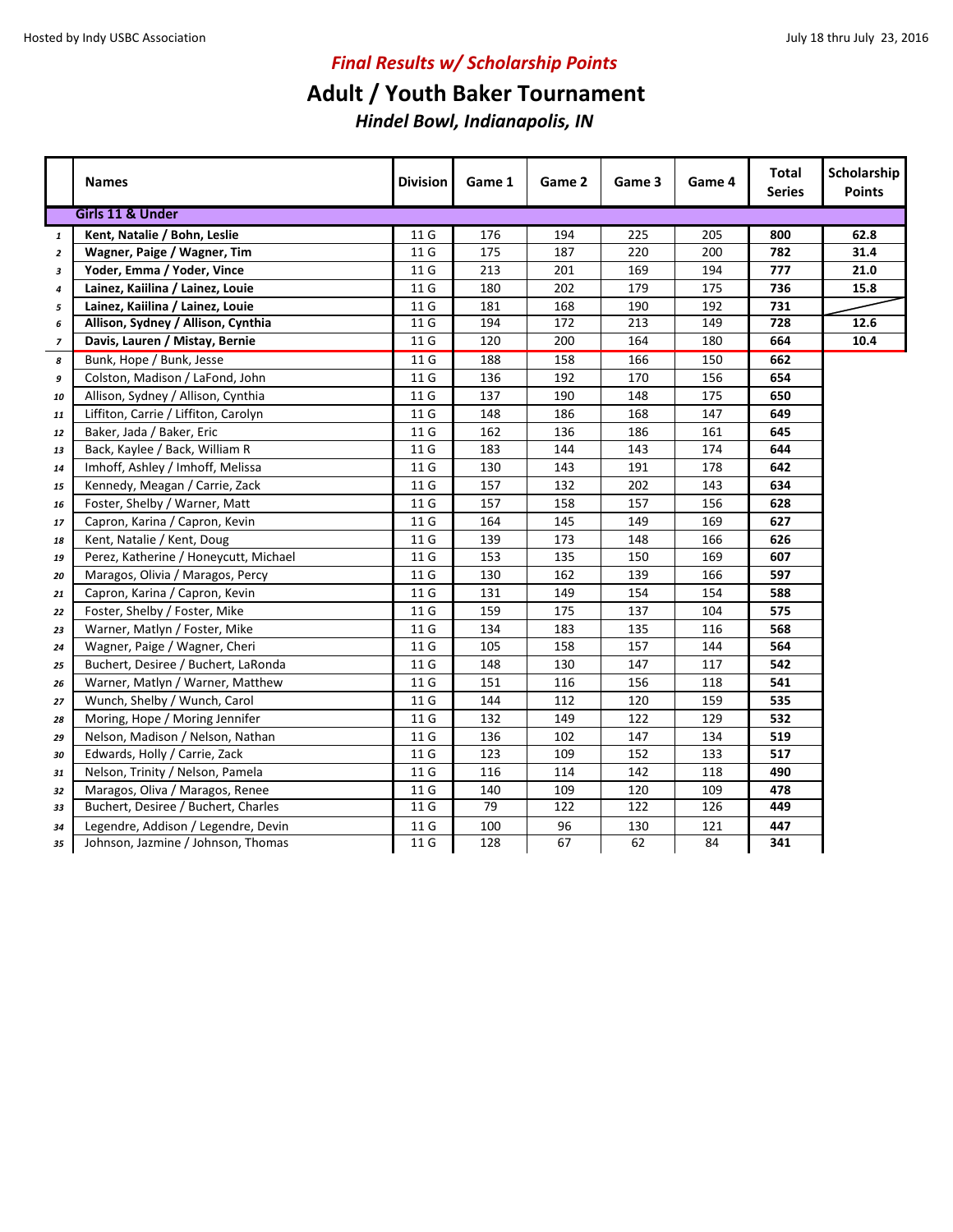## **Adult / Youth Baker Tournament**

|                          | <b>Names</b>                                    | <b>Division</b> | Game 1     | Game 2     | Game 3     | Game 4     | <b>Total</b><br><b>Series</b> | Scholarship<br><b>Points</b> |
|--------------------------|-------------------------------------------------|-----------------|------------|------------|------------|------------|-------------------------------|------------------------------|
|                          | Boys 12 & Over                                  |                 |            |            |            |            |                               |                              |
| $\mathbf{1}$             | Bowman, Nikolas / Perez, Jean                   | 12 B            | 279        | 215        | 226        | 248        | 968                           | 295.0                        |
| $\overline{2}$           | Aucoin, Parker / Wiliston, Michael              | 12 B            | 234        | 268        | 215        | 220        | 937                           | 147.4                        |
| 3                        | Munson, Nicholas / Kreyer Jr, John              | 12 B            | 181        | 206        | 254        | 288        | 929                           | 98.4                         |
| 4                        | Tom, Noah / Martin, Keith                       | 12 B            | 232        | 200        | 245        | 247        | 924                           | 73.8                         |
| 5                        | Wiley, Christopher / Kruml, Nick                | 12 B            | 235        | 213        | 259        | 205        | 912                           | 59.0                         |
| 6                        | Tom, Noah / Martin, Keith                       | 12 B            | 210        | 238        | 268        | 194        | 910                           |                              |
| $\overline{\phantom{a}}$ | Major, Stephen / Fischer, Raymond               | 12 B            | 247        | 276        | 182        | 193        | 898                           | 49.2                         |
| 8                        | House, Kaleb / House, Kyle                      | 12 B            | 278        | 204        | 205        | 200        | 887                           | 42.2                         |
| 9                        | Balser, Jacob / Elizando, Chris                 | 12 B            | 214        | 202        | 256        | 213        | 885                           | 34.8                         |
| 10                       | DeJonge, Tyler / Walker, Nick                   | 12 B            | 217        | 229        | 202        | 237        | 885                           | 34.8                         |
| 11                       | Aiello, Dylan / Forsyth, Craig "Skip"           | 12 B            | 237        | 193        | 239        | 214        | 883                           | 29.4                         |
| 12                       | Northouse, David / Northouse, Bruce             | 12 B            | 224        | 224        | 208        | 221        | 877                           | 26.8                         |
| 13                       | Mosley, Jalen / Pitman, Ryan                    | 12 B            | 236        | 208        | 247        | 182        | 873                           | 24.6                         |
| 14                       | Walsh, Collin / Youngblood, John                | 12 B            | 241        | 162        | 214        | 250        | 867                           | 22.6                         |
| 15                       | Morse, Adam / Basart, Brad                      | 12 B            | 178        | 234        | 203        | 248        | 863                           | 21.0                         |
| 16                       | Schooler, Keith / Lee, Erik                     | 12 B            | 210        | 257        | 210        | 182        | 859                           | 19.8                         |
| 17                       | Celmer, Jack / Celmer, Travis                   | 12 B            | 201        | 204        | 236        | 217        | 858                           | 18.4                         |
| 18                       | Perez, Paker / David Jr, Bruce                  | 12 B            | 248        | 177        | 238        | 193        | 856                           | 17.4                         |
| 19                       | Boyce, Michael / Boyce, Michael                 | 12 B            | 183        | 244        | 225        | 203        | 855                           | 16.4                         |
|                          | Sheridian, Antony / Nin, Eddie                  | 12 B            | 179        | 227        | 202        | 246        | 854                           | 14.8                         |
| 22                       | Gibson, Nick / Gibson, Brian                    | 12 B            | 158        | 208        | 247        | 241        | 854                           | 14.8                         |
| 20<br>21                 | Lynde, Lowell IV / Lynde, Lowell, III           | 12 B            | 212        | 238        | 183        | 221        | 854                           | 14.8                         |
|                          |                                                 |                 |            |            |            |            |                               |                              |
| 23                       | Celmer, Riley / Celmer, Travis                  | 12 B            | 227        | 225        | 233        | 168        | 853                           | 13.4                         |
| 24                       | Zinn, Marcus / Anderson, Andrew                 | 12 B            | 235        | 182        | 245        | 186        | 848                           | 12.8                         |
| 25                       | Cook, Zachary / Cook, Mike                      | 12 B            | 222        | 193        | 177        | 255        | 847                           | 12.2                         |
| 26                       | House, Keleb / House, Kyle                      | 12 B            | 237        | 204        | 243        | 157        | 841                           |                              |
| 27                       | Imhoff, Joshua / Imhoff, Corey                  | 12 B<br>12B     | 186<br>203 | 191<br>219 | 239<br>213 | 221<br>201 | 837                           | 11.8<br>11.4                 |
| 28                       | Spause, Matthew / Spause, Sherry                |                 |            |            |            |            | 836                           |                              |
| 29                       | Grafton, Tyler / House, Kyle                    | 12 B            | 245        | 175        | 203        | 211        | 834                           | 10.8                         |
| 30                       | Bowman, Nikolas / Bowman, Kelly                 | 12 B            | 211        | 219        | 171        | 233        | 834                           | 10.8                         |
| 31                       | Aiello, Dylan / Bowman, Brad                    | 12 B            | 215        | 190        | 244        | 184        | 833                           | 10.2                         |
| 32                       | Prima, Noah / Fritter, Michael                  | 12 B            | 194        | 252        | 202        | 184        | 832                           | 9.8                          |
| 33                       | Thompson, Montez / Meals, Monica                | 12 B            | 190        | 206        | 210        | 224        | 830                           | 9.4                          |
| 34                       | Bredehoeft, John / Terry Bredehoeft             | 12 B            | 213        | 209        | 232        | 176        | 830                           | 9.4                          |
| 35                       | Hines, Montana / Hines, Benjamin                | 12 B            | 204        | 204        | 236        | 185        | 829                           | 8.8                          |
| 36                       | Waltman, Jason / Barna, Tommy                   | 12 B            | 183        | 198        | 244        | 203        | 828                           | 8.6                          |
| 37                       | Letscher, Andrew / Letscher, Martin             | 12 B            | 188        | 199        | 228        | 212        | 827                           | 8.4                          |
| 38                       | Peper, Thomas / Peper, John                     | 12 B            | 226        | 224        | 233        | 141        | 824                           | 8.2                          |
| 39                       | Bowman, Nikolas / Bowman, Brad                  | 12 B            | 208        | 174        | 245        | 196        | 823                           | 8.0                          |
| 40                       | Terpo, Frank / Terpo, Kristina                  | 12 B            | 179        | 162        | 237        | 244        | 822                           | 7.6                          |
| 41                       | David, Chris / David Jr, Bruce                  | 12 B            | 211        | 223        | 193        | 195        | 822                           | 7.6                          |
| 42                       | Wardrup, Andrew / Wardrup, Jason                | 12 B            | 231        | 183        | 219        | 188        | 821                           | 7.4                          |
| 43                       | Beyer, Jonathan / Beyer, Daniel                 | 12 B            | 181        | 208        | 216        | 214        | 819                           | 7.2                          |
| 44                       | Samuels, Marcus / Saumels, Thomas               | 12 B            | 175        | 194        | 234        | 215        | 818                           | 7.0                          |
| 45                       | Bamford, Xavier / Bamford, Daniel               | 12 B            | 181        | 253        | 177        | 206        | 817                           | 6.8                          |
| 46                       | Hochecker IV, Richard J / Hochecker III, Rick J | 12 B            | 245        | 213        | 192        | 167        | 817                           | 6.8                          |
| 47                       | Mosley, Jalen / Hamiter, Anthony                | 12 B            | 178        | 200        | 234        | 203        | 815                           | 6.4                          |
| 48                       | Chernouski, Zachary / Chernouski, Carl          | 12 B            | 182        | 250        | 195        | 188        | 815                           | 6.4                          |
| 49                       | Ridgway, Ian / Kruml, Nick                      | 12 B            | 165        | 222        | 213        | 215        | 815                           | 6.4                          |
| 50                       | Mosley, Jalen / Clark, Stephen                  | 12 B            | 225        | 232        | 192        | 165        | 814                           | 6.2                          |
| 51                       | Light, Trevor / Hess, Tom                       | 12 B            | 219        | 199        | 190        | 206        | 814                           | 6.2                          |
| 52                       | Francis Jr, Gregory / Francis, Carolyn          | 12 B            | 215        | 215        | 194        | 189        | 813                           | 6.0                          |
| 53                       | Gibson, Nick / Gibson, Brian                    | 12 B            | 196        | 184        | 232        | 201        | 813                           |                              |
| 54                       | Zimmerman, Adam / Terpo, Kristina               | 12 B            | 196        | 242        | 196        | 176        | 810                           | 5.8                          |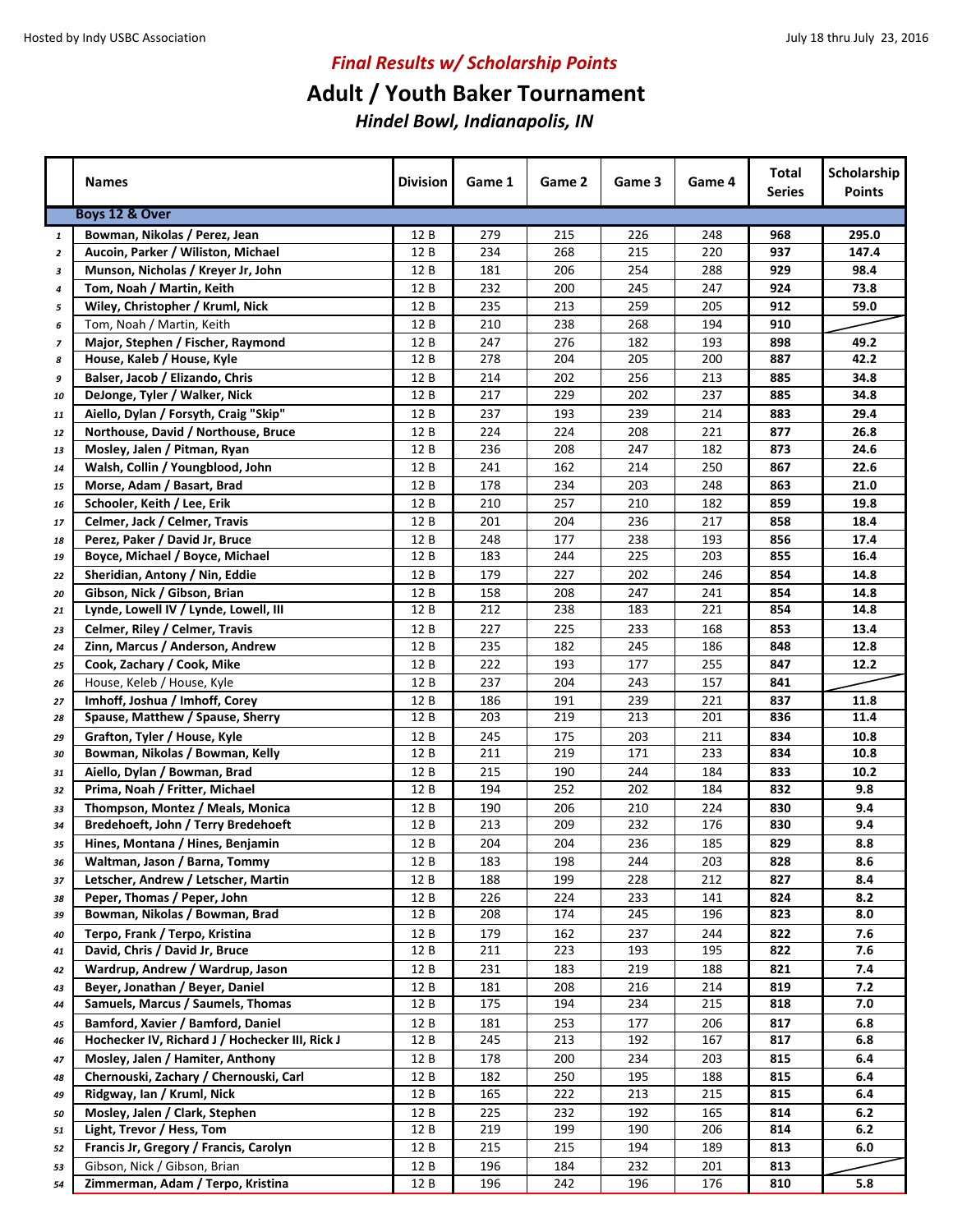## **Adult / Youth Baker Tournament**

|            | <b>Names</b>                                                             | <b>Division</b> | Game 1     | Game 2     | Game 3     | Game 4     | Total<br><b>Series</b> | Scholarship<br><b>Points</b> |
|------------|--------------------------------------------------------------------------|-----------------|------------|------------|------------|------------|------------------------|------------------------------|
| 55         | Lamon, Dylan / Smithee, Troy                                             | 12 B            | 200        | 200        | 208        | 201        | 809                    |                              |
| 56         | Conard, Chad / Conard, Jerry                                             | 12 B            | 191        | 169        | 234        | 214        | 808                    |                              |
| 57         | Vedres, Scott / Vedres, Marc                                             | 12 B            | 208        | 178        | 176        | 246        | 808                    |                              |
| 58         | Walker, Meeco / Anderson, Andrew                                         | 12 B            | 171        | 158        | 252        | 224        | 805                    |                              |
| 59         | Mosley, Jalen / Irwin, Michelle                                          | 12 B            | 170        | 215        | 249        | 170        | 804                    |                              |
| 60         | Schooler, Keith / Schooler, Byron                                        | 12 B            | 243        | 196        | 159        | 205        | 803                    |                              |
| 61         | Newlin, Randy / Marean, Peter                                            | 12 B            | 197        | 222        | 193        | 191        | 803                    |                              |
| 62         | Schroyer, Kagen / Koles, Ron                                             | 12 B            | 235        | 173        | 192        | 202        | 802                    |                              |
| 63         | Sexton, Ty / Sexton, Brandi                                              | 12 B            | 238        | 222        | 191        | 149        | 800                    |                              |
| 64         | Sacks, Andrew / McStay, Bernie                                           | 12 B            | 193        | 215        | 222        | 170        | 800                    |                              |
| 65         | Levesque, Tiler / Camara, John                                           | 12 B            | 188        | 186        | 211        | 215        | 800                    |                              |
| 66         | Kottke, Connor / Kottke, Brenda                                          | 12 B            | 169        | 213        | 204        | 213        | 799                    |                              |
| 67         | Nelson, Kevin / Nelson, Scott                                            | 12 B            | 186        | 189        | 213        | 210        | 798                    |                              |
| 68         | Vitelli, Francis / Vitelli, Tyler                                        | 12 B            | 181        | 203        | 223        | 191        | 798                    |                              |
| 69         | Santay, David / Flaws, Robert                                            | 12 B            | 157        | 186        | 230        | 220        | 793                    |                              |
| 70         | Koles, Jacob / Koles, Ron                                                | 12 B            | 177        | 179        | 241        | 195        | 792                    |                              |
| 71         | Jenkins, Justin / Jenkins, Chris                                         | 12 B            | 187        | 177        | 224        | 204        | 792                    |                              |
| 72         | Spegal, Clayton / Petrey, Brian                                          | 12 B            | 197        | 213        | 188        | 192        | 790                    |                              |
| 73         | Turner, Jacob / Shanahan, Timothy                                        | 12 B            | 202        | 219        | 191        | 177        | 789                    |                              |
| 74         | Livengood, Kenny / Livegood, Keith                                       | 12 B            | 171        | 214        | 192        | 211        | 788                    |                              |
| 76         | Denton, Donald Richardson, Robert                                        | 12 B            | 193        | 222        | 160        | 212        | 787                    |                              |
| 75         | Brown, Raychon / Brown, Lance                                            | 12 B            | 180        | 192        | 215        | 200        | 787                    |                              |
| 77         | Edwards, Brian / Hiday, Gary                                             | 12 B            | 164        | 201        | 179        | 242        | 786                    |                              |
| 78         | Dawkins, Jordan / Nin, Edward                                            | 12B             | 196        | 194        | 207        | 188        | 785                    |                              |
| 79         | Egan, Kyle / Egan, Brian                                                 | 12 B            | 202        | 220        | 190        | 173        | 785                    |                              |
| 80         | Wilson, Denver / Jordan, Jim                                             | 12 B            | 194        | 213        | 190        | 186        | 783                    |                              |
| 81         | Liffiton, Mark / Liffiton, Carolyn                                       | 12 B            | 189        | 206        | 219        | 168        | 782                    |                              |
| 82         | Lankford, Alex / Williams, Brandon                                       | 12 B            | 208        | 207        | 164        | 202        | 781                    |                              |
| 83         | Stout, Chase R / Stout, Robert J                                         | 12 B            | 249        | 172        | 171        | 189        | 781                    |                              |
| 84         | Youngblood, Josiah / Youngblood, John                                    | 12 B            | 177        | 192        | 226        | 184        | 779                    |                              |
| 85         | Palmer, Cale / Finchum, Jimmy                                            | 12 B            | 144        | 247        | 190        | 197        | 778                    |                              |
| 86         | Rynes, Ben / Rynes, Nick                                                 | 12 B            | 190        | 213        | 204        | 171        | 778                    |                              |
| 87         | Knox, Travis / Knox, Tony                                                | 12 B            | 222        | 183        | 189        | 183        | 777                    |                              |
| 88         | Geesey, Tyler / Geesey, Jen                                              | 12 B            | 201        | 159        | 195        | 221        | 776                    |                              |
| 89         | David, Matthew / David, Ryan                                             | 12 B            | 199        | 191        | 224        | 162        | 776                    |                              |
| 90         | Robarge, Spencer / Demore, Blake                                         | 12 B            | 246        | 202        | 159        | 168        | 775                    |                              |
| 91         | Dupre, Jacob / Legendre, Devin                                           | 12 B            | 237        | 183        | 164        | 191        | 775                    |                              |
| 92         | Irwin, Isaac / Thompson, Jennifer                                        | 12 B            | 203        | 212        | 209        | 151        | 775                    |                              |
| 93         | Friedeck, Trey / Friedeck Jr, Allen                                      | 12 B            | 138        | 202        | 202        | 230        | 772                    |                              |
| 94         | Robarge, Spencer / O'Meara, Rob<br>Northouse, David / Northouse, Bruce   | 12 B            | 181        | 217        | 183        | 190<br>194 | 771<br>771             |                              |
| 95         |                                                                          | 12 B            | 232        | 155        | 190        |            |                        |                              |
| 96         | Harnish, Jonathan / Petrey, Brian<br>Phillips, Patrick / Phillips, David | 12 B<br>12 B    | 224<br>202 | 155<br>174 | 186<br>168 | 205<br>224 | 770<br>768             |                              |
| 97         | Garwood, Cole / Garwood, Charlie                                         | 12 B            | 232        | 157        | 202        | 176        | 767                    |                              |
| 98         | Friese, Casey / Friese, Jamie                                            | 12 B            | 168        | 188        | 213        | 197        | 766                    |                              |
| 99         | Richards, Donny / Voegtle, Henry                                         | 12 B            | 188        | 207        | 183        | 188        | 766                    |                              |
| 100        | Bartman, Kage / Baker, Eric                                              | 12 B            | 211        | 142        | 188        | 224        | 765                    |                              |
| 101<br>102 | Stacye, Terrance / Stacye, Becky                                         | 12 B            | 213        | 172        | 175        | 204        | 764                    |                              |
| 103        | Lenk, Daniel M / Lenk, Randy J                                           | 12 B            | 191        | 204        | 205        | 163        | 763                    |                              |
| 104        | Irwin, Isaac / Knight, Malik                                             | 12 B            | 254        | 191        | 142        | 174        | 761                    |                              |
| 105        | DeJong, Tyler / Scheuerman, Dan                                          | 12 B            | 159        | 221        | 182        | 199        | 761                    |                              |
| 106        | Gray, Tyler / Marean, Tony                                               | 12 B            | 203        | 210        | 149        | 199        | 761                    |                              |
| 107        | Edwards, Dayton / Edwards, Kenneth                                       | 12 B            | 154        | 194        | 233        | 179        | 760                    |                              |
| 108        | Wafford, Devyn / Wafford, Jody                                           | 12 B            | 200        | 174        | 202        | 184        | 760                    |                              |
| 109        | Felberg, Colin / Felberg, Dave                                           | 12 B            | 206        | 160        | 208        | 184        | 758                    |                              |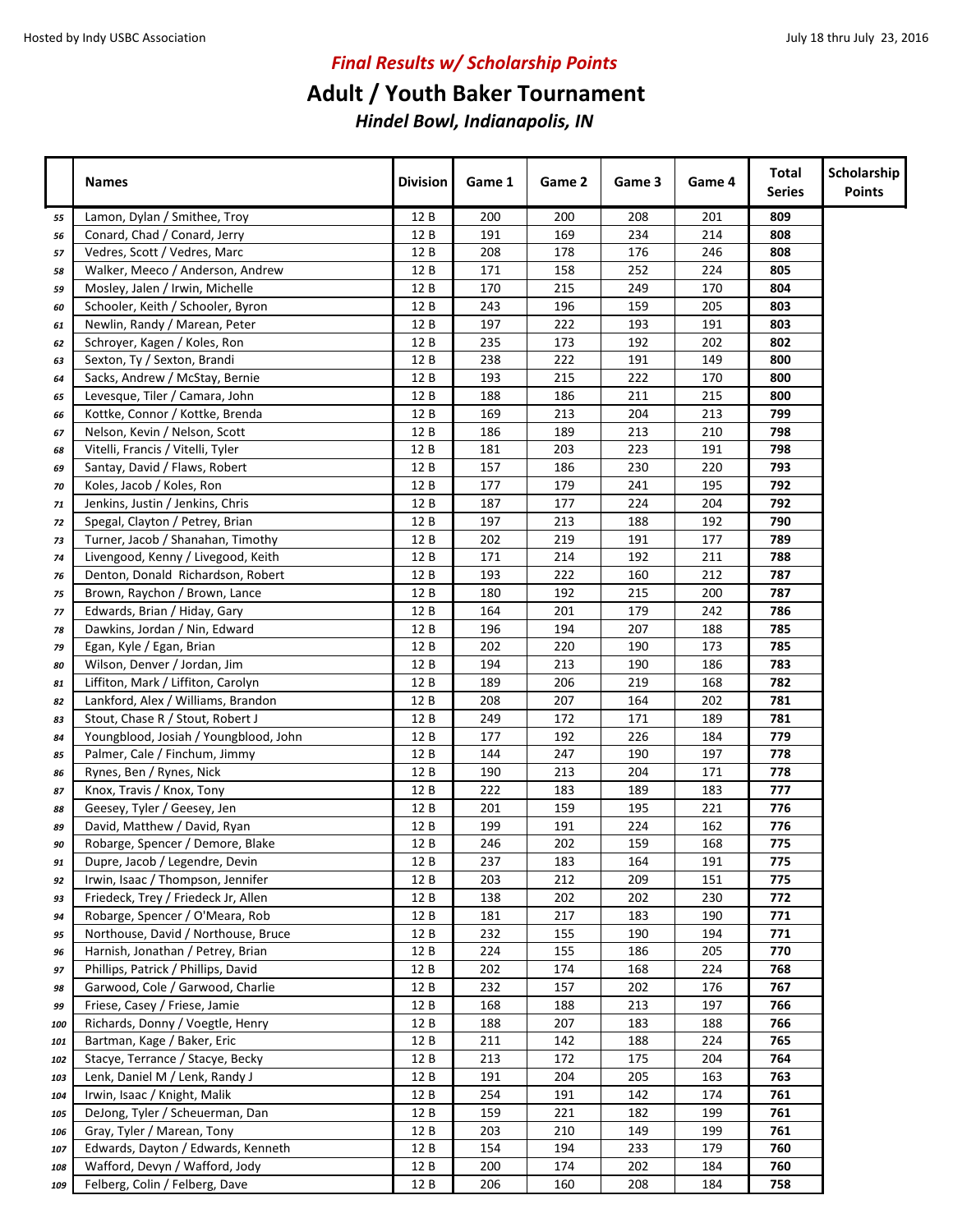# **Adult / Youth Baker Tournament**

|     | <b>Names</b>                            | <b>Division</b> | Game 1 | Game 2 | Game 3 | Game 4 | Total<br><b>Series</b> | Scholarship<br><b>Points</b> |
|-----|-----------------------------------------|-----------------|--------|--------|--------|--------|------------------------|------------------------------|
| 110 | Major, Aaron / Fischer, Raymond         | 12 B            | 215    | 201    | 177    | 163    | 756                    |                              |
| 111 | Coffey, Cory / Coffey, Chris            | 12 B            | 166    | 178    | 203    | 208    | 755                    |                              |
| 112 | Tack, Greg / Rottengen, Greg            | 12B             | 200    | 170    | 184    | 201    | 755                    |                              |
| 113 | SanFilippo, Tommy / SanFilippo, Joe     | 12B             | 193    | 184    | 206    | 171    | 754                    |                              |
| 114 | Friese, Casey S / Brown, Robert R       | 12 B            | 200    | 212    | 188    | 153    | 753                    |                              |
| 115 | Rodriguez, Matthew / Marchena, Fidel    | 12B             | 182    | 176    | 143    | 252    | 753                    |                              |
| 116 | Spause, Scott / Spause, Sherry          | 12 B            | 185    | 180    | 187    | 201    | 753                    |                              |
| 117 | Haehnel, Steven / Haehnel, Darren       | 12 B            | 225    | 180    | 167    | 180    | 752                    |                              |
| 120 | Jones, William / Jones, Dave            | 12 B            | 160    | 186    | 243    | 160    | 749                    |                              |
| 118 | Jones, William / Jones, Dave            | 12 B            | 151    | 213    | 167    | 218    | 749                    |                              |
| 119 | Ciufo, Joey / Barna, Tommy              | 12 B            | 173    | 148    | 217    | 211    | 749                    |                              |
| 121 | Henderson, Jonathan / Henderson, Ryan   | 12 B            | 162    | 187    | 205    | 193    | 747                    |                              |
| 122 | Benevides, Zachary / Grabowski, Michael | 12 B            | 189    | 202    | 146    | 210    | 747                    |                              |
| 123 | Stein, Nick / Gosse, Jim                | 12 B            | 176    | 168    | 189    | 212    | 745                    |                              |
| 124 | Wunch, Jacob / Wunch, Tom               | 12 B            | 168    | 189    | 211    | 176    | 744                    |                              |
| 125 | Niemiec, Jonathan / Ouekette, Mark      | 12 B            | 210    | 160    | 160    | 214    | 744                    |                              |
| 126 | Schroeder, Billy / McKeel, Ken          | 12B             | 173    | 159    | 213    | 198    | 743                    |                              |
| 127 | Goulette, Chris / Fowler, Nathan        | 12 B            | 145    | 228    | 188    | 182    | 743                    |                              |
| 128 | Levesque, Tyler / Camara, John          | 12 B            | 172    | 200    | 192    | 179    | 743                    |                              |
| 129 | Humphress, Devyn / Scheuermann, Jerome  | 12 B            | 177    | 198    | 186    | 182    | 743                    |                              |
| 130 | Hopper, Jacob / Gadison, Joseph         | 12B             | 185    | 216    | 181    | 160    | 742                    |                              |
| 131 | Allison, Richard / Allison, Cynthia     | 12 B            | 182    | 178    | 159    | 222    | 741                    |                              |
| 132 | Preston, Zacary / Preston, Mike         | 12 B            | 178    | 171    | 204    | 188    | 741                    |                              |
| 133 | Bass, Aidan / Craig, Aaron              | 12 B            | 186    | 212    | 170    | 173    | 741                    |                              |
| 134 | Dawkins, Jordan / Nin, Edward           | 12 B            | 173    | 156    | 207    | 203    | 739                    |                              |
| 135 | Mosley, Jalen / Thompson, Samuel        | 12B             | 206    | 170    | 168    | 194    | 738                    |                              |
| 140 | Bradley, Connor / Colbaugh, Charles     | 12 B            | 156    | 212    | 175    | 194    | 737                    |                              |
| 136 | Wardrup, Ashton / Wardrup, Jason        | 12 B            | 182    | 158    | 235    | 162    | 737                    |                              |
| 137 | Imhoff, Joshua / Imhoff, Melissa        | 12 B            | 180    | 168    | 197    | 192    | 737                    |                              |
| 138 | Patterson, Wyatt / Patterson, Tim       | 12 B            | 184    | 188    | 150    | 215    | 737                    |                              |
| 139 | Stacye, Terrance / Leal, Daniel         | 12 B            | 208    | 157    | 149    | 223    | 737                    |                              |
| 141 | Kramer, Scott / Wilson, David           | 12 B            | 158    | 191    | 164    | 223    | 736                    |                              |
| 143 | Schoiber, Eric / Schoiber, Steven       | 12 B            | 170    | 195    | 156    | 214    | 735                    |                              |
| 142 | Thompson, Montez / Irwin, Michele       | 12 B            | 183    | 148    | 191    | 213    | 735                    |                              |
| 144 | Fakler, Payne / Fakler, Greg            | 12 B            | 155    | 229    | 183    | 166    | 733                    |                              |
| 145 | Taylor, Frederic / Taylor, Savifri      | 12 B            | 199    | 174    | 169    | 191    | 733                    |                              |
| 147 | Henry, Alex / Czajowski, Mike           | 12 B            | 179    | 192    | 179    | 182    | 732                    |                              |
| 146 | Garcia, Zachary / Garcia, Felix         | 12 B            | 179    | 137    | 194    | 222    | 732                    |                              |
| 148 | Thomas III, David / Thomas Jr, David    | 12 B            | 181    | 191    | 174    | 185    | 731                    |                              |
| 149 | Sabo, Stephen W / Sabo, Stephen M       | 12 B            | 184    | 175    | 191    | 178    | 728                    |                              |
| 150 | Wisler, Justin / Wisler, Bob            | 12 B            | 192    | 193    | 126    | 217    | 728                    |                              |
| 151 | Bertrand, Austin / Bertrand, Ritchie    | 12 B            | 209    | 173    | 167    | 178    | 727                    |                              |
| 152 | Liffiton, Mark / Liffiton, Carolyn      | 12 B            | 201    | 186    | 155    | 184    | 726                    |                              |
| 153 | Days, Isaiah / White, Lashanna          | 12 B            | 180    | 183    | 152    | 211    | 726                    |                              |
| 154 | Brodsky, Alexander / Minarik, Joe       | 12 B            | 180    | 162    | 171    | 212    | 725                    |                              |
| 155 | Palizzi, Dalton / Palizzi, Camel        | 12 B            | 150    | 215    | 158    | 202    | 725                    |                              |
| 156 | Reckner, Phillip / Reckner, Bruce       | 12 B            | 155    | 180    | 174    | 215    | 724                    |                              |
| 157 | DeJong, Tyler / Hall, Michael           | 12 B            | 194    | 205    | 182    | 142    | 723                    |                              |
| 158 | Burden, Christopher / Lyyons, Derrek    | 12 B            | 203    | 185    | 166    | 168    | 722                    |                              |
| 159 | Lewis, David / Reigle, Kevin            | 12 B            | 204    | 163    | 191    | 164    | 722                    |                              |
| 160 | Friedman, Nathan / Friedman, Zachary    | 12 B            | 168    | 193    | 179    | 182    | 722                    |                              |
| 161 | Phillips, Patrick / Phillips, David     | 12 B            | 151    | 181    | 203    | 186    | 721                    |                              |
| 162 | McCracken, Mica / George, Jeffery       | 12 B            | 176    | 215    | 126    | 203    | 720                    |                              |
| 163 | Palizzi, Dalton / Palizzi, Camel        | 12 B            | 164    | 186    | 209    | 161    | 720                    |                              |
| 164 | Brady, Josh / Brady, Doug               | 12 B            | 152    | 166    | 168    | 234    | 720                    |                              |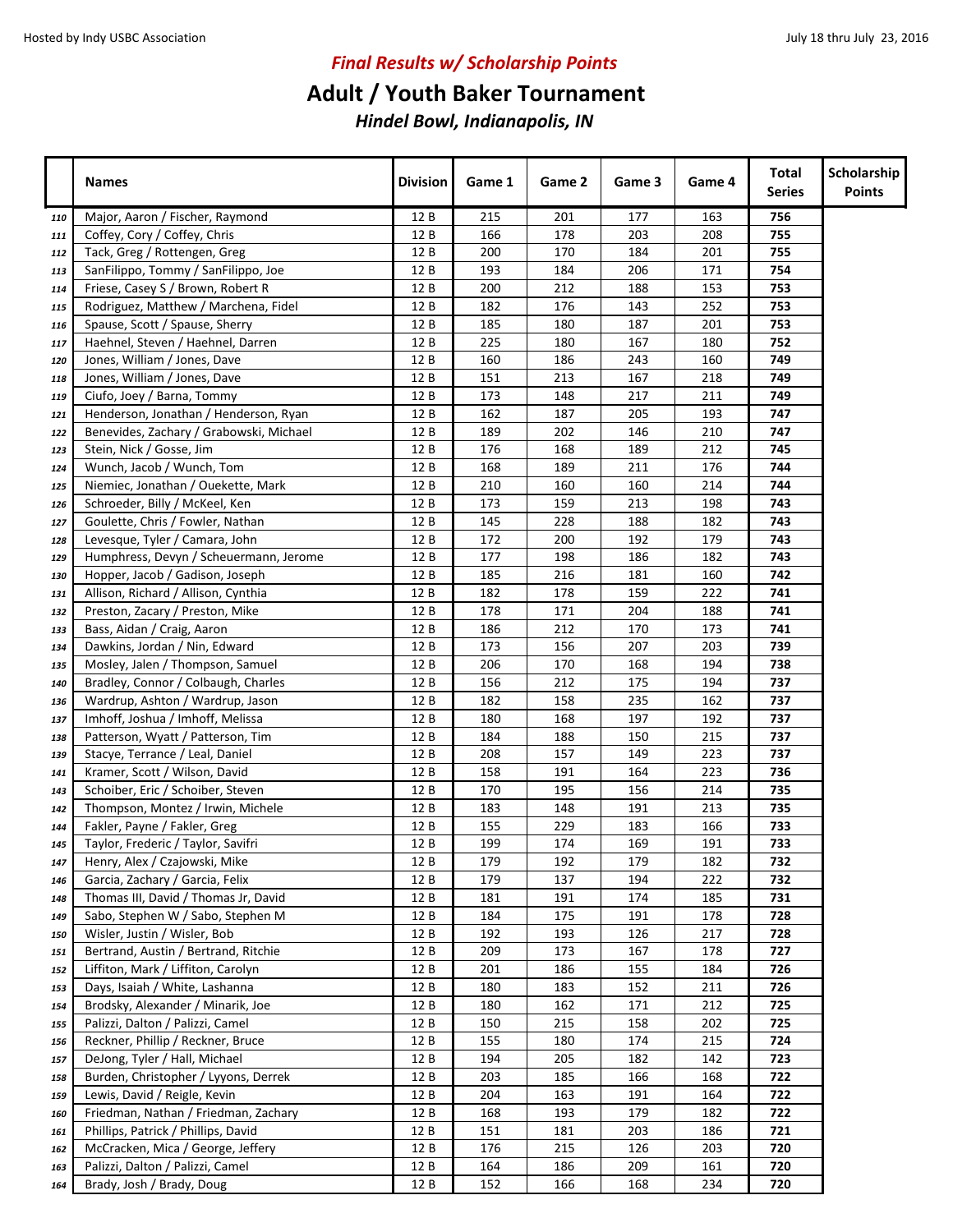## **Adult / Youth Baker Tournament**

|     | <b>Names</b>                                  | <b>Division</b> | Game 1 | Game 2 | Game 3 | Game 4 | Total<br><b>Series</b> | Scholarship<br><b>Points</b> |
|-----|-----------------------------------------------|-----------------|--------|--------|--------|--------|------------------------|------------------------------|
| 165 | Bennett, Cameron / Wilson, Xavier             | 12 B            | 177    | 143    | 183    | 216    | 719                    |                              |
| 166 | Spencer, Brandon / Martin, Don                | 12 B            | 157    | 188    | 201    | 172    | 718                    |                              |
| 167 | Hanzak, Ryan / McFarland, Earl                | 12 B            | 164    | 130    | 204    | 218    | 716                    |                              |
| 168 | McCubbins, Michael / McCubbins, Thomas        | 12 B            | 171    | 177    | 192    | 176    | 716                    |                              |
| 169 | Looman, Joshua / Looman, Ron                  | 12 B            | 177    | 184    | 169    | 183    | 713                    |                              |
| 170 | Jacques, Nathan / Jacques, Lisa               | 12 B            | 216    | 161    | 159    | 176    | 712                    |                              |
| 171 | Calvin, Kohlton / Calvin, Marty               | 12B             | 177    | 176    | 166    | 193    | 712                    |                              |
| 172 | Ransom, Ryan / Ransom, Danny                  | 12 B            | 170    | 154    | 235    | 152    | 711                    |                              |
| 173 | Miyagi, Jace / Miyagi, Rita                   | 12 B            | 145    | 184    | 194    | 188    | 711                    |                              |
| 174 | Hartman, Alexander / Hartman, Kevin           | 12 B            | 178    | 166    | 192    | 174    | 710                    |                              |
| 175 | Francis Jr, Gregory / Francis Sr, Gregory     | 12 B            | 168    | 172    | 184    | 185    | 709                    |                              |
| 176 | Thompson, Montez / Thompson, Samuel           | 12 B            | 171    | 212    | 156    | 167    | 706                    |                              |
| 177 | Kaufmann, Brady / Kauffman, Jared             | 12 B            | 220    | 147    | 134    | 205    | 706                    |                              |
| 178 | Pierce, Alex / Newby, Larry                   | 12 B            | 168    | 201    | 178    | 159    | 706                    |                              |
| 179 | Buck, Elijah / Buck, Dakota-Luke              | 12 B            | 185    | 180    | 167    | 174    | 706                    |                              |
| 180 | Wichnovitz, Jason / Fortunato                 | 12 B            | 151    | 191    | 185    | 179    | 706                    |                              |
| 181 | Evjen, Ryan / Evjen, Michael W                | 12 B            | 177    | 167    | 181    | 181    | 706                    |                              |
| 182 | Lewicki, Nick / Lewicki, Jesse                | 12 B            | 156    | 210    | 164    | 176    | 706                    |                              |
| 183 | Raymond, Joseph / Hoisington, Ryan            | 12 B            | 174    | 171    | 214    | 146    | 705                    |                              |
| 184 | Palizzi, Dalton / Palizzi, Camel S            | 12 B            | 224    | 150    | 180    | 150    | 704                    |                              |
| 185 | Burns, Aaron / Gattwald, Joleen               | 12 B            | 175    | 177    | 167    | 184    | 703                    |                              |
| 186 | Zapotoczny Jr, Wayne / Zapotocyny Sr, Wayne   | 12 B            | 169    | 173    | 195    | 166    | 703                    |                              |
| 187 | Humphress, Devyn / Scheuermann, Jerome        | 12 B            | 166    | 167    | 169    | 200    | 702                    |                              |
| 188 | Davis, Jonathan Taylor / Davis, Jay           | 12B             | 148    | 171    | 182    | 200    | 701                    |                              |
| 189 | Weyl III, Philip, Pojas, Chad                 | 12B             | 177    | 153    | 176    | 194    | 700                    |                              |
| 190 | Kottke, Connor / Kottke, Brenda               | 12 B            | 137    | 200    | 186    | 177    | 700                    |                              |
| 191 | Pater, Stephen / Pater, Michael               | 12 B            | 159    | 178    | 170    | 192    | 699                    |                              |
| 192 | Leal, Ricardo / Leal, Daniel                  | 12 B            | 196    | 157    | 211    | 132    | 696                    |                              |
| 193 | Kelley, Tyler / Kelley, Gerald                | 12 B            | 193    | 172    | 162    | 169    | 696                    |                              |
| 194 | Martin II, Sean / Martin Sr, Sean             | 12 B            | 185    | 169    | 170    | 171    | 695                    |                              |
| 195 | Tisdall, Aidan / Schneider, Mitchell          | 12B             | 151    | 140    | 201    | 202    | 694                    |                              |
| 196 | Forkey, Darren / Looman, Ron                  | 12 B            | 178    | 196    | 147    | 173    | 694                    |                              |
| 197 | Schneider, Vincent / Schick, Scott            | 12 B            | 166    | 164    | 188    | 176    | 694                    |                              |
| 198 | Henry, Alex / Czajkowski, Michael             | 12 B            | 138    | 212    | 171    | 172    | 693                    |                              |
| 199 | Koulis, Emily / Perry, Bobby                  | 12 B            | 181    | 172    | 145    | 194    | 692                    |                              |
| 200 | Eddy, Spencer / Eddy, Robert                  | 12 B            | 163    | 215    | 148    | 166    | 692                    |                              |
| 201 | Lyall, Zachary / Parsons, Chris               | 12 B            | 153    | 176    | 217    | 145    | 691                    |                              |
| 202 | Yurek, Trevor / Yurek, Jim                    | 12 B            | 169    | 168    | 197    | 157    | 691                    |                              |
| 203 | Hartgrove, Darren / Hartgrove, John           | 12 B            | 189    | 200    | 179    | 123    | 691                    |                              |
| 204 | Leighty, Nicholas / Stump, Paul               | 12 B            | 168    | 180    | 155    | 187    | 690                    |                              |
| 205 | Schulyer, Tyson / Elijah, Lorraine            | 12 B            | 172    | 173    | 162    | 181    | 688                    |                              |
| 206 | Spause, Matt / Spause, Sherry                 | 12 B            | 175    | 121    | 206    | 185    | 687                    |                              |
| 207 | Baird, Noah / Adolfson, Kevin                 | 12 B            | 190    | 157    | 144    | 195    | 686                    |                              |
| 208 | Horton, Austin / Horton, Gina                 | 12 B            | 160    | 146    | 179    | 201    | 686                    |                              |
| 209 | Catalano-Wild, Dylan / Catalano Jr, Joseph C  | 12 B            | 184    | 150    | 194    | 157    | 685                    |                              |
| 213 | Tisdall, Aidan / Schneider, Mitchell          | 12 B            | 176    | 169    | 171    | 168    | 684                    |                              |
| 210 | Jordan, James / Jordan Jim                    | 12 B            | 194    | 138    | 177    | 175    | 684                    |                              |
| 211 | Williams Jr, Ronald U / Williams Sr, Ronald U | 12 B            | 164    | 164    | 190    | 166    | 684                    |                              |
| 212 | Wardrup, Ashton / Wardrup, Judi               | 12 B            | 191    | 153    | 199    | 141    | 684                    |                              |
| 214 | Starke, Nathan / Starke, Duane                | 12 B            | 179    | 167    | 156    | 179    | 681                    |                              |
| 215 | Smith, Eric / Smith, Kristin                  | 12 B            | 172    | 170    | 167    | 171    | 680                    |                              |
| 216 | Maragos, Matthew / Liotard, Leo               | 12 B            | 154    | 172    | 162    | 192    | 680                    |                              |
| 219 | Kihara, Keena / Kihara, Kyle                  | 12 B            | 164    | 214    | 156    | 145    | 679                    |                              |
| 217 | Schoettmer, Jordan / Schoettmer, Kipp         | 12 B            | 162    | 180    | 167    | 170    | 679                    |                              |
| 218 | Sexton, Ty / Sexton, Chad                     | 12 B            | 169    | 189    | 153    | 168    | 679                    |                              |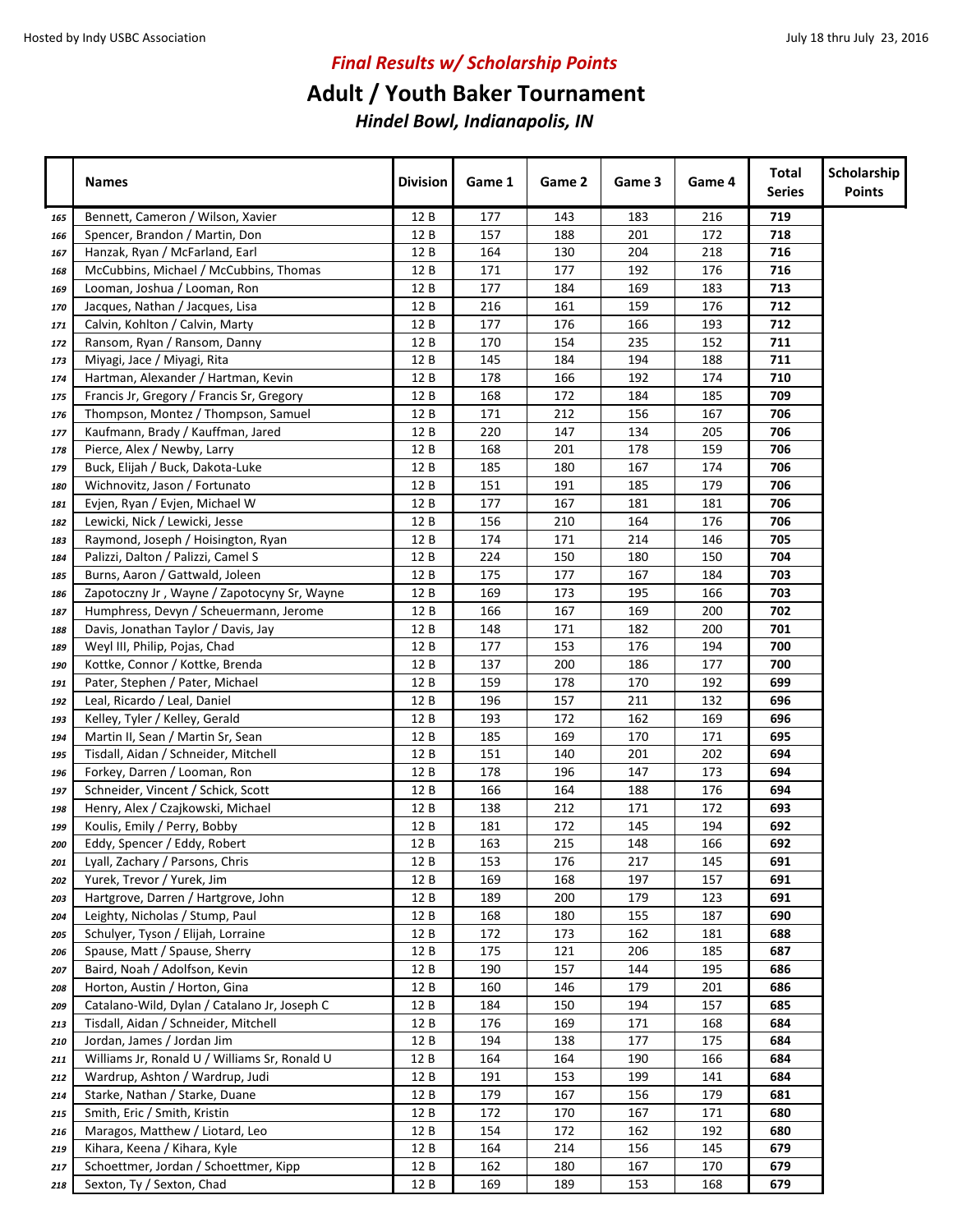## **Adult / Youth Baker Tournament**

|     | <b>Names</b>                               | <b>Division</b> | Game 1 | Game 2 | Game 3 | Game 4 | Total<br><b>Series</b> | Scholarship<br><b>Points</b> |
|-----|--------------------------------------------|-----------------|--------|--------|--------|--------|------------------------|------------------------------|
| 220 | Gosse, Jacob / Gosse, Jared                | 12 B            | 204    | 150    | 144    | 180    | 678                    |                              |
| 221 | Martell, Michael / Martell, Nicole         | 12 B            | 152    | 185    | 148    | 192    | 677                    |                              |
| 222 | Wagner, Andrew / Ridgeway, Todd            | 12 B            | 170    | 185    | 163    | 157    | 675                    |                              |
| 223 | Robinson, David / Friese, Jamie            | 12 B            | 203    | 177    | 136    | 158    | 674                    |                              |
| 224 | Manning, Anthony / Manning, Roger          | 12 B            | 167    | 139    | 169    | 199    | 674                    |                              |
| 225 | Lewis, Tyler / Lewis, Tony                 | 12 B            | 200    | 170    | 156    | 147    | 673                    |                              |
| 226 | Vasey, Zach / Vasey, Mike                  | 12 B            | 188    | 147    | 164    | 174    | 673                    |                              |
| 227 | Williston, Michael A / Williston, Michael  | 12 B            | 164    | 166    | 201    | 142    | 673                    |                              |
| 228 | Ridgway, Ian / Ridgway, Todd               | 12 B            | 183    | 169    | 178    | 143    | 673                    |                              |
| 229 | Sours, Joshua / Marean III, Peter          | 12 B            | 131    | 161    | 210    | 170    | 672                    |                              |
| 230 | Fassero, Dean / Fassero, Terry             | 12 B            | 132    | 163    | 190    | 183    | 668                    |                              |
| 231 | Geise, Jeffrey / Geise, Christopher        | 12 B            | 151    | 160    | 160    | 197    | 668                    |                              |
| 232 | Favaloro, Domenic / Favaloro, Francesco    | 12 B            | 177    | 158    | 141    | 191    | 667                    |                              |
| 233 | Keene Jr, Wilson / Keene Sr, Wilson        | 12 B            | 159    | 192    | 150    | 165    | 666                    |                              |
| 234 | Stump, Aaron / Marean III, Peter           | 12 B            | 150    | 174    | 185    | 157    | 666                    |                              |
| 235 | Hall, Justin, Forsyth, Craig "Skip"        | 12 B            | 152    | 158    | 177    | 178    | 665                    |                              |
| 236 | Garcia, Zach / Garcia Jr, Felix            | 12 B            | 137    | 174    | 165    | 189    | 665                    |                              |
| 237 | Samuels, Marcus / Samuels, Thomas          | 12 B            | 153    | 185    | 155    | 171    | 664                    |                              |
| 238 | Kauffman, Trey / Legondre, Devin           | 12B             | 164    | 183    | 129    | 188    | 664                    |                              |
| 239 | Bowman, Kyle / Bowman, Don                 | 12 B            | 134    | 217    | 184    | 129    | 664                    |                              |
| 240 | Marsh, Eric / Marsh, Robert                | 12 B            | 138    | 182    | 192    | 150    | 662                    |                              |
| 241 | Horton, Austin / Horton, Gina              | 12B             | 159    | 166    | 155    | 180    | 660                    |                              |
| 242 | Geesey, Tyler / Geesey, Jen                | 12 B            | 142    | 150    | 179    | 188    | 659                    |                              |
| 243 | Kihara, Keenan / Kihara, Kyle              | 12B             | 162    | 171    | 147    | 178    | 658                    |                              |
| 244 | Lynde IV, Lowell / Lynde III, Lowell       | 12 B            | 127    | 201    | 172    | 158    | 658                    |                              |
| 245 | Schroeder, Billy / McKeel, Kimiko          | 12 B            | 134    | 168    | 207    | 149    | 658                    |                              |
| 246 | Green, Amir / Green, Kim                   | 12 B            | 164    | 139    | 176    | 178    | 657                    |                              |
| 247 | Pijarowski, Kyle / Pijarowski, David       | 12B             | 139    | 172    | 167    | 178    | 656                    |                              |
| 248 | Hochecker IV, Richard / Hochecker, Rick    | 12 B            | 170    | 132    | 164    | 190    | 656                    |                              |
| 249 | Ortbahn, Nolan / Ortbahn, Jerry            | 12 B            | 144    | 159    | 176    | 176    | 655                    |                              |
| 250 | Doty, Robert / Green, Kelly                | 12 B            | 164    | 141    | 194    | 155    | 654                    |                              |
| 251 | Halacy, Allen / Halacy, Rich               | 12B             | 127    | 158    | 150    | 219    | 654                    |                              |
| 252 | Spence, Brandon / Martin, Don              | 12B             | 174    | 161    | 144    | 175    | 654                    |                              |
| 253 | Bradley, Connor / Bradley, Collin          | 12B             | 170    | 158    | 184    | 140    | 652                    |                              |
| 254 | Gastel, John "Sam" / Gastel, Kurt          | 12 B            | 168    | 179    | 127    | 177    | 651                    |                              |
| 255 | Baumruk, Spencer / Baumruk, Ray            | 12 B            | 181    | 140    | 162    | 168    | 651                    |                              |
| 258 | Colbaugh, Jonathan, Bradley, Collin        | 12 B            | 172    | 191    | 142    | 145    | 650                    |                              |
| 256 | Sylvester, John / Malay Alicia             | 12 B            | 183    | 207    | 136    | 124    | 650                    |                              |
| 257 | Fitzpatrick, Ian / Fitzpatrick, Shawn E    | 12 B            | 156    | 170    | 146    | 178    | 650                    |                              |
| 259 | Schatteman, Sammy / Schatteman, Joe        | 12 B            | 155    | 172    | 151    | 170    | 648                    |                              |
| 260 | Chestnut, Colin / Chestnut, Matt           | 12 B            | 167    | 149    | 156    | 175    | 647                    |                              |
| 261 | Drush, Jonah / Brevard, Marc               | 12 B            | 157    | 185    | 138    | 166    | 646                    |                              |
| 262 | Lund Jr, Troy / Luna, Troy                 | 12 B            | 221    | 157    | 159    | 108    | 645                    |                              |
| 263 | Mosley, Jalen / Smith Jr, Michael          | 12 B            | 155    | 156    | 188    | 145    | 644                    |                              |
| 264 | Getchell, Sean / Estes, Joel D             | 12 B            | 184    | 142    | 170    | 147    | 643                    |                              |
| 265 | Lantz Jr, Paul / Lantz Sr, Paul            | 12 B            | 140    | 167    | 149    | 187    | 643                    |                              |
| 267 | Herzog, Cody / Herzog, Tammy               | 12 B            | 173    | 153    | 145    | 170    | 641                    |                              |
| 266 | Perez, Ronnie / Briick Jr, Ronald          | 12 B            | 163    | 162    | 151    | 165    | 641                    |                              |
| 268 | Lantz Jr, Paul / Lantz Sr, Paul            | 12 B            | 156    | 187    | 130    | 166    | 639                    |                              |
| 269 | Cutrara, Nicholas / Cutrara, Robert        | 12 B            | 184    | 122    | 174    | 157    | 637                    |                              |
| 270 | Money, Colby / Money, Paul                 | 12 B            | 147    | 182    | 165    | 143    | 637                    |                              |
| 271 | Baitinger, Christian / Baitinger, Andrew   | 12 B            | 177    | 179    | 139    | 141    | 636                    |                              |
| 272 | Brown, Daniel / Brown Jr, Joseph           | 12 B            | 200    | 145    | 155    | 135    | 635                    |                              |
| 273 | McLaughlin, Thomas / McLaughlin Sr, Thomas | 12 B            | 162    | 136    | 169    | 168    | 635                    |                              |
| 274 | Hubbs, Jacob / Drope, Chris                | 12 B            | 126    | 158    | 150    | 200    | 634                    |                              |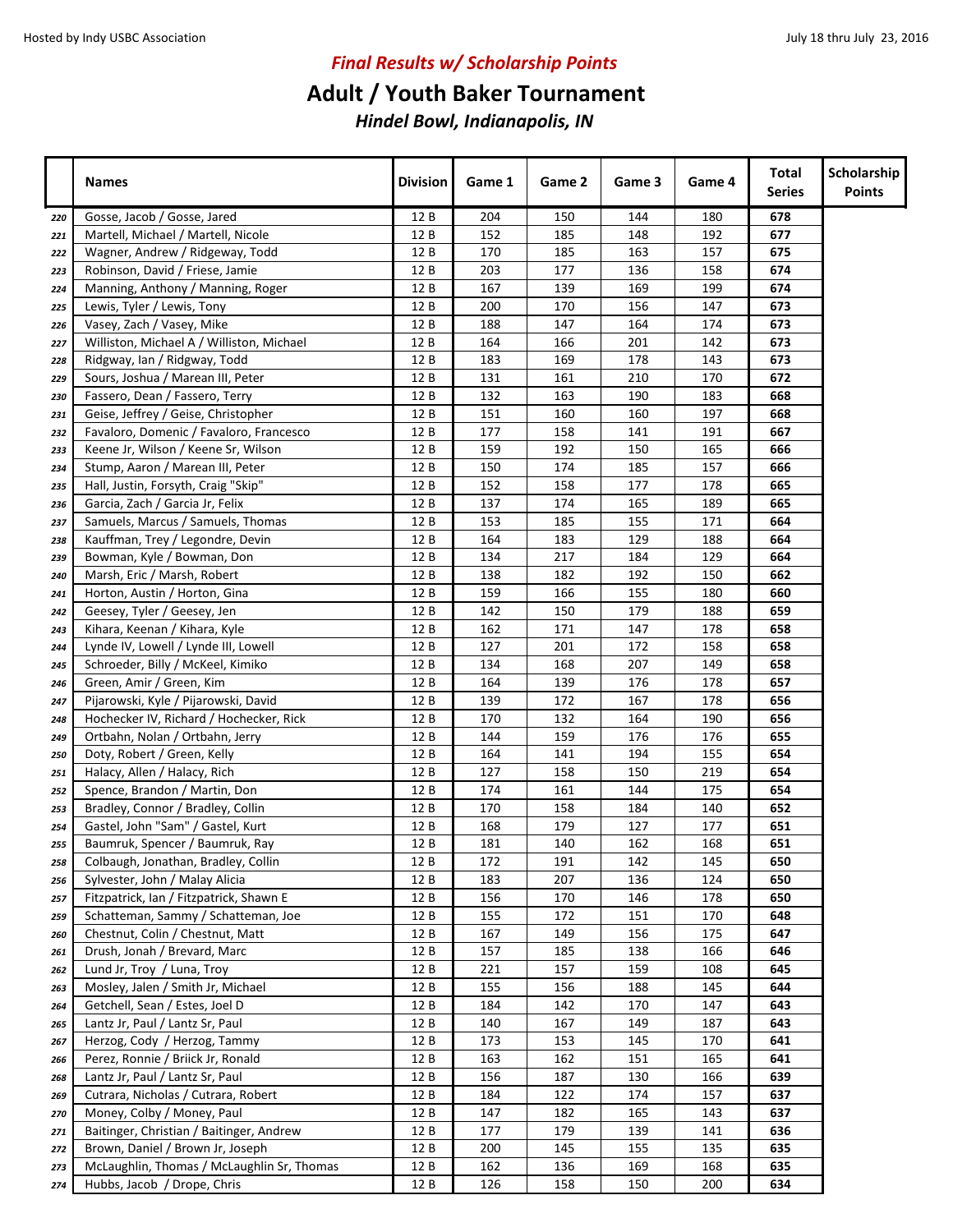### **Adult / Youth Baker Tournament**

|     | <b>Names</b>                             | <b>Division</b> | Game 1 | Game 2 | Game 3 | Game 4 | Total<br><b>Series</b> | Scholarship<br><b>Points</b> |
|-----|------------------------------------------|-----------------|--------|--------|--------|--------|------------------------|------------------------------|
| 275 | Harris, Austin / Harris, Brenda          | 12B             | 149    | 127    | 167    | 189    | 632                    |                              |
| 276 | Yurek, Trevor / Yurek, Jim               | 12B             | 170    | 160    | 147    | 155    | 632                    |                              |
| 277 | Weavil, Blake / Maresca, Rob             | 12 B            | 142    | 151    | 157    | 181    | 631                    |                              |
| 278 | Mesoner, McKay Jared / Briick Jr, Ronald | 12 B            | 150    | 148    | 170    | 161    | 629                    |                              |
| 279 | Favaloro, Anthony / Favaloro, Francesco  | 12 B            | 126    | 171    | 140    | 192    | 629                    |                              |
| 280 | Robinson, Nicholas / Robinson, Kenneth   | 12B             | 214    | 153    | 148    | 111    | 626                    |                              |
| 281 | Maragos, Matthew / Maragos, Percy        | 12 B            | 156    | 138    | 179    | 151    | 624                    |                              |
| 282 | Kelly, Craig / Kelly Jr, William         | 12 B            | 105    | 167    | 153    | 198    | 623                    |                              |
| 283 | Puzzo, Mike / Sylvester, Joel            | 12 B            | 131    | 153    | 168    | 170    | 622                    |                              |
| 284 | Kidwell, Dustin / Lucas, Jeff            | 12 B            | 130    | 196    | 149    | 144    | 619                    |                              |
| 285 | Bunk, Dallas / Bunk, Dani                | 12 B            | 169    | 159    | 121    | 169    | 618                    |                              |
| 286 | Bassell, Jacob / Newby, Larry            | 12 B            | 135    | 128    | 159    | 191    | 613                    |                              |
| 287 | Peper, Thomas / Peper, John              | 12 B            | 184    | 148    | 132    | 148    | 612                    |                              |
| 288 | Reck, Matt / Knight, Kimberly            | 12B             | 138    | 146    | 181    | 145    | 610                    |                              |
| 289 | Reseland, Alec / Reseland, Dawn          | 12B             | 144    | 192    | 127    | 147    | 610                    |                              |
| 290 | Bradshaw, Banner / Bradshaw, Robert      | 12 B            | 136    | 161    | 160    | 147    | 604                    |                              |
| 291 | Bennett, Jacob / Sabo, Stephen M         | 12 B            | 147    | 153    | 152    | 144    | 596                    |                              |
| 292 | Rogers, Cody / Robinson, Debra           | 12 B            | 139    | 137    | 154    | 160    | 590                    |                              |
| 293 | Wolf, Garrett / Wolf, David              | 12 B            | 145    | 136    | 150    | 153    | 584                    |                              |
| 294 | Doty, Jerry / Green, Kelly               | 12 B            | 165    | 137    | 149    | 130    | 581                    |                              |
| 295 | Fitzpatrick, Ian / Fitzpatrick, Debra    | 12 B            | 192    | 129    | 132    | 121    | 574                    |                              |
| 296 | Marsh, Eric / Marsh, Nicole              | 12 B            | 146    | 140    | 155    | 125    | 566                    |                              |
| 297 | Johnson, Zachary / Johnson, Rachael      | 12 B            | 160    | 159    | 113    | 133    | 565                    |                              |
| 298 | Bragg, Cody / Bragg, Kristy              | 12 B            | 169    | 138    | 117    | 121    | 545                    |                              |
| 299 | Tremain, Matthew / Tremain, Keyne        | 12 B            | 163    | 103    | 159    | 120    | 545                    |                              |
| 300 | Samples, Alec / Samples, Greg            | 12 B            | 133    | 153    | 142    | 109    | 537                    |                              |
| 301 | Jones, Conner / Law, Dan                 | 12 B            | 164    | 119    | 106    | 147    | 536                    |                              |
| 302 | Swenson, Anthony / June Halacy           | 12 B            | 117    | 144    | 136    | 137    | 534                    |                              |
| 303 | Liggett, Troy / Liggett, Robert          | 12B             | 116    | 178    | 106    | 130    | 530                    |                              |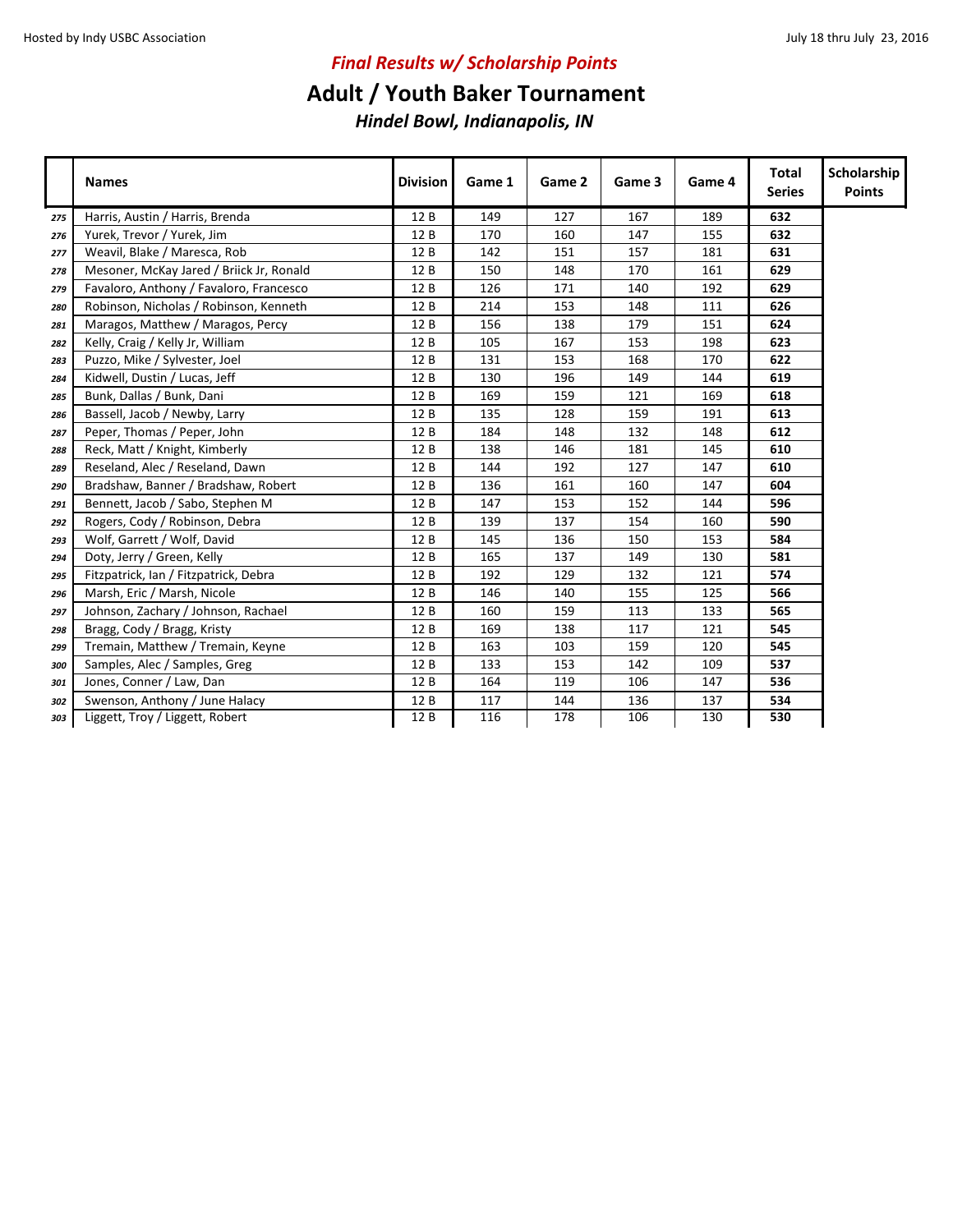## **Adult / Youth Baker Tournament**

|                | <b>Names</b>                                                               | <b>Division</b> | Game 1     | Game 2     | Game 3     | Game 4     | <b>Total</b><br><b>Series</b> | Scholarship<br><b>Points</b> |
|----------------|----------------------------------------------------------------------------|-----------------|------------|------------|------------|------------|-------------------------------|------------------------------|
|                | Girls 12 & Over                                                            |                 |            |            |            |            |                               |                              |
| $\mathbf{1}$   | Sanchez, Tyra / Pojas, Chad                                                | 12 G            | 199        | 235        | 249        | 246        | 929                           | 171.4                        |
| $\overline{2}$ | Munson, Hanna / Kreyer Jr, John                                            | 12 G            | 196        | 244        | 209        | 273        | 922                           | 85.8                         |
| 3              | Hall, Faith / Meals, Monica                                                | 12 G            | 259        | 211        | 220        | 205        | 895                           | 57.2                         |
| 4              | Schooler, Keirsten / Schooler, Byron                                       | 12 G            | 226        | 202        | 232        | 211        | 871                           | 42.8                         |
| 5              | Sands, Kylie / Irwin, Michele                                              | 12 G            | 206        | 162        | 239        | 263        | 870                           | 34.2                         |
| 6              | Bamford, Rachel / Bamford, Daniel                                          | 12 G            | 201        | 232        | 262        | 161        | 856                           | 28.6                         |
| 7              | Sides, Lauren / Rice, Christo                                              | 12 G            | 238        | 212        | 193        | 202        | 845                           | 24.6                         |
| 8              | Trexler, Aubree / Mushen, Blake                                            | 12 G            | 177        | 189        | 261        | 217        | 844                           | 20.2                         |
| 9              | Zavala, Stephanie / Grace, Anna                                            | 12 G            | 226        | 226        | 214        | 178        | 844                           | 20.2                         |
| 10             | Hess, Megan / Hess, Tom                                                    | 12 G            | 170        | 236        | 246        | 191        | 843                           | 17.2                         |
| 11             | Johnson, Caitlyn / Anderson, Andrew                                        | 12 G            | 200        | 225        | 216        | 199        | 840                           | 15.6                         |
| 12             | Barna, Mandy / Barna, Tommy                                                | 12 G            | 198        | 215        | 244        | 176        | 833                           | 14.2                         |
| 13             | Ryan, Haley / McStay, Bernie                                               | 12 G            | 202        | 213        | 190        | 223        | 828                           | 13.2                         |
| 15             | Beyer, Carlene / Beyer, Matt                                               | 12 G            | 179        | 244        | 202        | 202        | 827                           | 12.2                         |
| 14             | Beyer, Carlene / Beyer, Matt                                               | 12 G            | 203        | 211        | 200        | 213        | 827                           |                              |
| 16             | Cunningham, Caitlin / Anderson, Andrew                                     | 12 G            | 188        | 187        | 180        | 259        | 814                           | 11.0                         |
| 17             | Sloniker, Aitana / Sloniker, Gregg                                         | 12 G            | 235        | 170        | 208        | 201        | 814                           | 11.0                         |
| 18             | Notebaert, Maddy / Van Arsdall, James                                      | 12 G            | 177        | 235        | 169        | 223        | 804                           | 10.2                         |
| 19             | Sacks, Jessica / McStay, Bernie                                            | 12 G            | 237        | 168        | 176        | 222        | 803                           | 9.4                          |
| 20             | Beyer, Brystal / Beyer, Matt                                               | 12 G            | 202        | 200        | 192        | 208        | 802                           | 8.8                          |
| 21             | Cummings, Mikayla / Cummings, Jim                                          | 12 G            | 168        | 194        | 196        | 244        | 802                           | 8.8                          |
| 22             | Nguyen, Asialyn / Mushen, Blake                                            | 12 G            | 206        | 170        | 216        | 204        | 796                           | 8.2                          |
| 23             | Patterson, Kalia / Patterson, Kevin                                        | 12 G            | 209        | 204        | 184        | 193        | 790                           | 7.8                          |
| 24             | LaMar, Kayla / Glesmann, Dennis                                            | 12 G            | 178        | 184        | 192        | 234        | 788                           | 7.4                          |
| 25             | Hill, Janet / Elizondo, Chris                                              | 12 G            | 234        | 177        | 215        | 160        | 786                           | 7.2                          |
| 26             | Bishop, Kelly / Bishop, Dave                                               | 12 G            | 204        | 202        | 185        | 193        | 784                           | 6.8                          |
| 27             | Hall, Faith / Irwin, Michelle                                              | 12 G            | 179        | 223        | 174        | 205        | 781                           | 6.4                          |
| 28             | Buchert, Alexis / Buchert, LaRonda                                         | 12 G            | 241        | 168        | 185        | 187        | 781                           | 6.4                          |
| 29             | Anthony, Angelica / Anthony, William                                       | 12 G            | 211        | 154        | 215        | 201        | 781                           | 6.4                          |
| 30             | Collins, Hailey / Demore, Blake                                            | 12 G            | 226        | 190        | 203        | 159        | 778                           |                              |
| 31             | Meyer, Montana / Brevard, Marc                                             | 12 G            | 190        | 188        | 201        | 198        | 777                           |                              |
| 32             | Vogt, Caley / Vogt, Adam                                                   | 12 G            | 211        | 192        | 211        | 163        | 777                           |                              |
| 33             | Fortunato, Autumn / Fortunato, Rocco                                       | 12 G            | 142        | 209        | 211        | 214        | 776                           |                              |
| 34             | McWhirter, Megan / McWhirter, Dave                                         | 12 G            | 146        | 223        | 202        | 204        | 775                           |                              |
| 35             | Irvin, Hanna / Hall, Michael                                               | 12 G            | 223        | 159        | 200        | 190        | 772                           |                              |
| 36             | Miller, Cheyenne / Miller, Fred                                            | 12 G            | 161        | 245        | 155        | 210        | 771                           |                              |
| 37             | McConico, Nia / McConico, Eric                                             | 12 G            | 172        | 189        | 172        | 236        | 769                           |                              |
| 38             | Blond, Iman / Hall, Michael                                                | 12 G            | 161        | 191        | 214        | 201        | 767                           |                              |
| 39             | Martin, Anissa / Martin, Don                                               | 12 G            | 193        | 163        | 185        | 226        | 767                           |                              |
| 40             | Lemay, Jen / Davis, Dylan                                                  | 12 G            | 180        | 201        | 189        | 195        | 765                           |                              |
| 41             | Odarczenko, Victoria / Odarczenko, Paula                                   | 12 G            | 191        | 188        | 200        | 183        | 762                           |                              |
| 42             | Underwood, Sydney / Hines, Benjamin<br>Munsch, Samantha / Boelter, Charly  | 12 G<br>12 G    | 208<br>168 | 170<br>190 | 204<br>169 | 180<br>234 | 762<br>761                    |                              |
| 43             | Rost, Abigail / Heibel, Jerrica                                            | 12 G            | 168        | 178        | 224        | 189        | 759                           |                              |
| 44             |                                                                            |                 |            |            |            |            |                               |                              |
| 45             | Hardacre-Stiles, Shea Lynn / Stiles, Carson                                | 12 G            | 183        | 195        | 166        | 213        | 757                           |                              |
| 46             | Kelly, Jennifer / Fetterhoff, Jody                                         | 12 G            | 181        | 243        | 185        | 148        | 757                           |                              |
| 47             | Patterson, Kalia / Patterson, Robert                                       | 12 G            | 188        | 142        | 199        | 223        | 752                           |                              |
| 48             | Brooksover, Justine / Friese, Jannie<br>Coll, Bella / Coll, William        | 12 G<br>12 G    | 216<br>173 | 185<br>165 | 167<br>222 | 183<br>188 | 751<br>748                    |                              |
| 49             |                                                                            | 12 G            | 191        | 213        | 165        | 178        | 747                           |                              |
| 50             | Dill, Baylee / Smith-Dill, Theresa<br>Richardson, Ami / Richardson, Robert | 12 G            | 189        | 179        | 150        | 228        | 746                           |                              |
| 52             | Keith, Kaitlyn / Keith, Craig                                              | 12 G            | 181        | 183        | 180        | 202        | 746                           |                              |
| 51             | Edwards, Lakyn / Williams, Brandon                                         | 12 G            | 151        | 227        | 172        | 193        | 743                           |                              |
| 53<br>54       | Barna, Brianna / Fair, AJ                                                  | 12 G            | 162        | 217        | 181        | 180        | 740                           |                              |
|                |                                                                            |                 |            |            |            |            |                               |                              |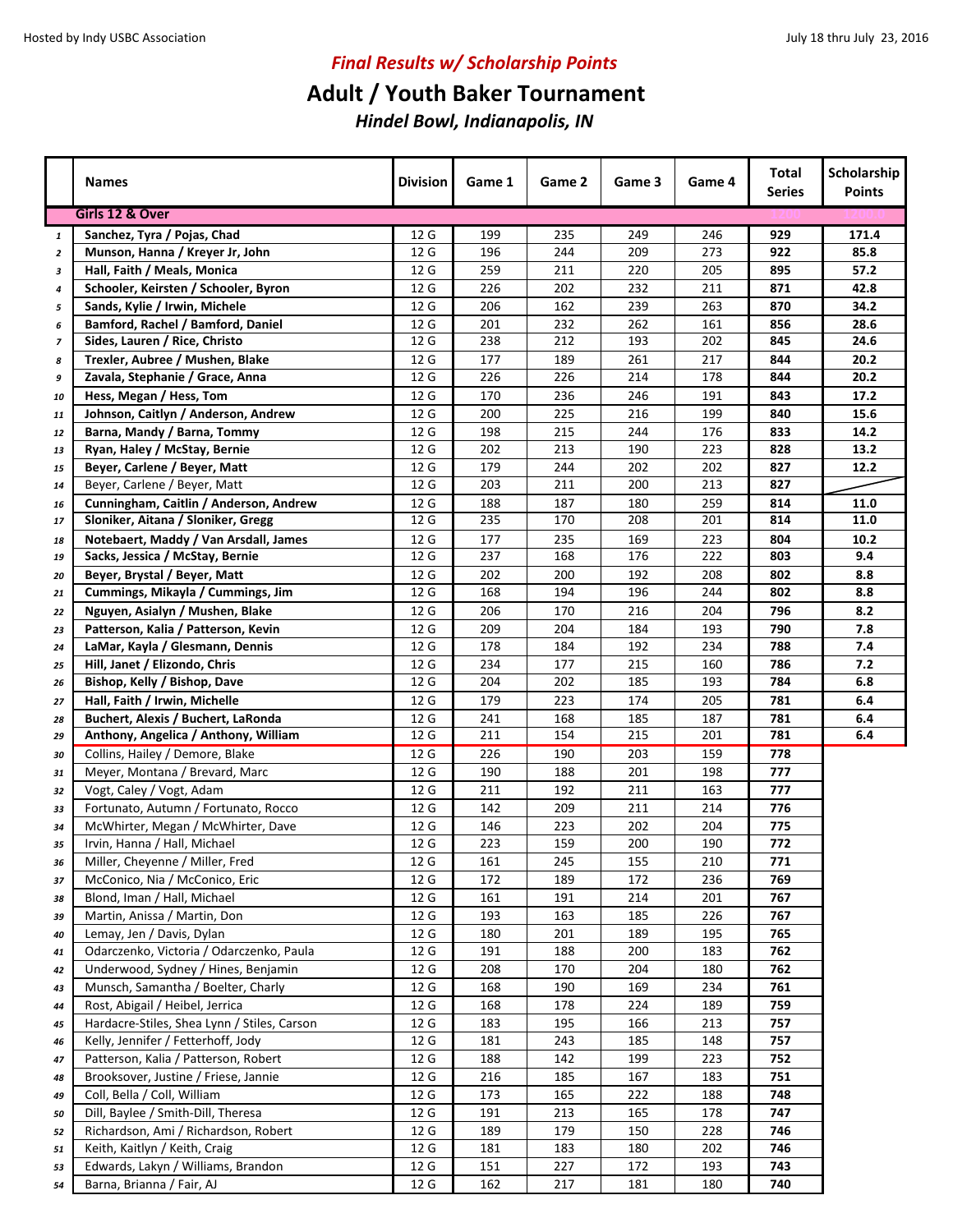## **Adult / Youth Baker Tournament**

|     | <b>Names</b>                               | <b>Division</b> | Game 1 | Game 2 | Game 3 | Game 4 | Total<br><b>Series</b> | Scholarship<br><b>Points</b> |
|-----|--------------------------------------------|-----------------|--------|--------|--------|--------|------------------------|------------------------------|
| 55  | Snipes, Lauren Amanda / Snipes, Roger      | 12 G            | 208    | 184    | 172    | 175    | 739                    |                              |
| 56  | Spause, Jordan / Spause, Sherry            | 12 G            | 173    | 181    | 213    | 169    | 736                    |                              |
| 57  | Schooler, Keirsten / Fair, Scott           | 12 G            | 178    | 248    | 168    | 141    | 735                    |                              |
| 58  | West, Angel / West, Bryan                  | 12 G            | 190    | 169    | 199    | 177    | 735                    |                              |
| 59  | Hill, Janet / Heibel, Jerracah             | 12 G            | 198    | 145    | 195    | 196    | 734                    |                              |
| 60  | LaMar, Kayla / LaMar, Robert               | 12 G            | 154    | 191    | 174    | 214    | 733                    |                              |
| 61  | Johnson, Alinia / Johnson, Nolan           | 12 G            | 181    | 207    | 192    | 151    | 731                    |                              |
| 62  | LaMar, Kayla / LaMar, Robert               | 12 G            | 204    | 200    | 198    | 129    | 731                    |                              |
| 63  | Harrington, Jenna / Harrington, Jeffrey    | 12 G            | 205    | 195    | 182    | 148    | 730                    |                              |
| 64  | Bonner, Jordan / Coffey, Chris             | 12 G            | 188    | 129    | 191    | 221    | 729                    |                              |
| 65  | Gish, Margie / Gish, Jeff                  | 12 G            | 180    | 168    | 197    | 184    | 729                    |                              |
| 66  | Hoglund, Brandy / Hoglund, Jason           | 12 G            | 138    | 194    | 221    | 172    | 725                    |                              |
| 67  | Welch, Faith / Welch, Van                  | 12 G            | 147    | 154    | 229    | 194    | 724                    |                              |
| 68  | Rumppe, Amanda / Bennett, Michael          | 12 G            | 169    | 189    | 182    | 183    | 723                    |                              |
| 69  | Sickler, Kristina / Sickler, Kevin         | 12 G            | 145    | 190    | 199    | 189    | 723                    |                              |
| 70  | Schooler, Keirsten / Lee, Erik             | 12 G            | 188    | 173    | 160    | 201    | 722                    |                              |
| 71  | Sands, Kylie / Knight, Kimberly            | 12 G            | 142    | 208    | 196    | 176    | 722                    |                              |
| 72  | Westrfield, Janel / Weskrfield, Jeff       | 12 G            | 164    | 204    | 162    | 192    | 722                    |                              |
| 73  | Fallabeck, Stefani / Kruml, Nick           | 12 G            | 153    | 169    | 205    | 194    | 721                    |                              |
| 74  | Purgett, Taylor / Purgett, Greg            | 12 G            | 165    | 201    | 190    | 165    | 721                    |                              |
| 75  | Petersen, Nicole / Ketelsen, Seth          | 12 G            | 169    | 187    | 163    | 200    | 719                    |                              |
| 76  | Hitt, Kaylee / Hitt, Josh                  | 12 G            | 152    | 158    | 222    | 186    | 718                    |                              |
| 77  | Knight, Josie / Knight, Kimberly           | 12 G            | 174    | 177    | 204    | 161    | 716                    |                              |
| 78  | Hoglund, Brandy / Hoglund, Jason           | 12 G            | 123    | 181    | 175    | 236    | 715                    |                              |
| 79  | Jennings, Shania / Jennings, Rob           | 12 G            | 158    | 206    | 177    | 174    | 715                    |                              |
| 80  | Armand, Rebecca / Armand, Steven           | 12 G            | 171    | 135    | 219    | 189    | 714                    |                              |
| 81  | McConico, Nia / Eric McConico              | 12 G            | 188    | 180    | 170    | 176    | 714                    |                              |
| 82  | Scheuerman, Christina / Scheuerman, Daniel | 12 G            | 145    | 227    | 180    | 162    | 714                    |                              |
| 83  | Johnson, Rachel / Johnson, Brent           | 12 G            | 146    | 175    | 200    | 192    | 713                    |                              |
| 84  | Knisley, Megan / Knisley, Scott            | 12 G            | 138    | 189    | 224    | 161    | 712                    |                              |
| 85  | Meyer, Montana / Sabo, Stephen M           | 12 G            | 173    | 184    | 163    | 188    | 708                    |                              |
| 86  | McKeel, Jasmine / McKeel, Ken              | 12 G            | 155    | 171    | 206    | 172    | 704                    |                              |
| 87  | Scheuerman, Christina / Walker, Nick       | 12 G            | 176    | 139    | 208    | 180    | 703                    |                              |
| 88  | Eaton, Kasey / Northouse Jr, Bruce         | 12 G            | 162    | 178    | 196    | 167    | 703                    |                              |
| 90  | Devine, Kami / Monroe, Cory                | 12 G            | 183    | 175    | 194    | 149    | 701                    |                              |
| 89  | Tarlos, Amanda / McKeel, Ken               | 12 G            | 179    | 138    | 238    | 146    | 701                    |                              |
| 91  | Odarczenko, Victoria / Odarczenko, George  | 12 G            | 168    | 153    | 173    | 205    | 699                    |                              |
| 92  | Duncan, Heather / Duncan, John             | 12 G            | 160    | 214    | 129    | 194    | 697                    |                              |
| 93  | Denton, Alesya / Friedman, Zachary         | 12 G            | 165    | 181    | 171    | 180    | 697                    |                              |
| 94  | Allen, Brooke / Allen, Mike                | 12 G            | 176    | 169    | 184    | 166    | 695                    |                              |
| 95  | Purgett, Jesica / Purgett, Greg            | 12 G            | 193    | 147    | 194    | 159    | 693                    |                              |
| 96  | Moch, Ashley / Moch Jr, Lawrence           | 12 G            | 159    | 169    | 164    | 201    | 693                    |                              |
| 97  | Hopkins, Deanna / Hopkins, Andy            | 12 G            | 171    | 168    | 188    | 165    | 692                    |                              |
| 98  | Morgan, Alexis / White, Keith              | 12 G            | 140    | 225    | 153    | 170    | 688                    |                              |
| 99  | Buchert, Alexis / Buchert, Charles         | 12 G            | 155    | 197    | 183    | 152    | 687                    |                              |
| 100 | Dahlin, Rachel / Dahlin, Erica             | 12 G            | 138    | 198    | 191    | 160    | 687                    |                              |
| 101 | Peper, Joanna / Peper, John                | 12 G            | 146    | 152    | 212    | 176    | 686                    |                              |
| 102 | Balas, Amanda / Nelson, Scott              | 12 G            | 160    | 145    | 199    | 179    | 683                    |                              |
| 103 | Anthony, Angelica / Anthony, William       | 12 G            | 205    | 158    | 171    | 148    | 682                    |                              |
| 104 | Knierim, Bailey / Knierim, Greg            | 12 G            | 156    | 205    | 158    | 161    | 680                    |                              |
| 106 | Fedeler, Lacee / Fedeler, Jeremey          | 12 G            | 168    | 185    | 143    | 183    | 679                    |                              |
| 105 | Schmidt, Megan / Chernouski, Carl          | 12 G            | 172    | 196    | 156    | 155    | 679                    |                              |
| 107 | Spridco, Tara / Spridco, Mike              | 12 G            | 161    | 155    | 189    | 172    | 677                    |                              |
| 108 | Watson, Bethany / Watson, Angele           | 12 G            | 141    | 207    | 152    | 175    | 675                    |                              |
| 109 | Comstock, Katey / Fitzpatrick, Shawn       | 12 G            | 166    | 186    | 140    | 182    | 674                    |                              |